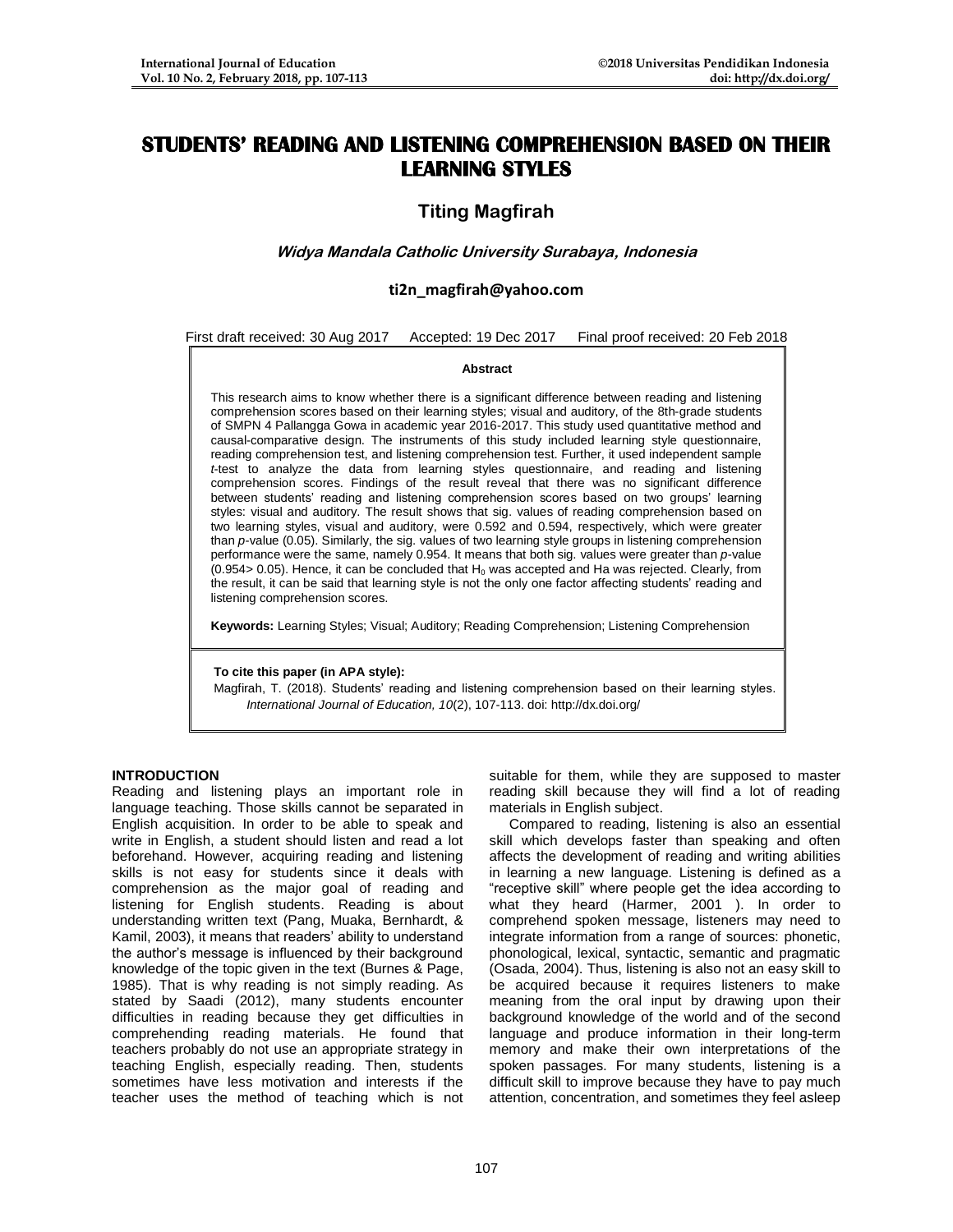(Bingol, Celik, Mart, and Yilzid, 2014). It also needs a quiet situation because when there are a lot of noises, listening in English will be hard to do.

 However, acquiring both reading and listening skills is not easy for students. In this case, reading and listening problems are considered as a general problem which has motivated the writer to explore the phenomenon. Regarding this phenomenon, Gilakjani (2012) stated that one of the dominant objectives in foreign language learning settings is to raise awareness about students' personal differences and their potential effects on the learning process and subsequently on learning outcomes. In other words, personal differences brought by the students into classroom could make different learning outcomes. This is also emphasized by Ellis (1985) who argued that language learners vary on a number of dimensions: personality, learning style, motivation, aptitude and also age. These dimensions are assumed to be significant contributors that determine the success or failure in acquiring English language. One of these dimensions is learning style. Learning style refers to an individual's habitual and preferred way of absorbing, processing and retaining new information and skills (Wang, 2007). Thus, each learning style has its own strengths and weaknesses so that a person who sticks to one style is never going to be an ideal learner (Moradkhan & Mirtaheri, 2011). Considering that learning style is the particular way in which a learner tries to learn something or the way a person prefers to learn (Richard & Platt, 1992), the learner will enjoy and feel comfortable in absorbing the information with her or his own way. Thus, learning style is not really concerned with what the learners learn, but rather how they prefer to learn the materials. Furthermore, each person has his or her own best way to learn, governing how they prefer to receive and process the knowledge. Some learners may rely on visual image or presentation (visual), others prefer listening to the music while learning or learning better through their hearing (auditory), and others may respond better to hands-on activities (kinesthetic) (Barbe & Milone, 1981).

 Learning styles are found to affect students' learning behaviors. Bhatti and Bart (2013) conducted a study to explore the influence of learning styles on scholastic achievement levels. The major findings of the study are that the dominant learning style was Assimilator and that learning style and gender influenced academic achievement. Students who have different learning style preferences would behave differently in the way they perceive, interact with, and respond to the learning environment. Since the learners differ in their preferences of certain learning styles, it will be important for an educator to know the variations of students on the features of their learning styles because the information about students' learning style preference can help the teachers or lecturers become aware of the students' differences brought to the classroom (Wang, 2007). In fact, there are many teachers who do not pay attention to learning styles of their students. Moreover, many students also do not pay attention to their own learning style, whereas knowing it can help them to learn language easily.

 Learning style seems to play a major role in academic achievement as well as in reading and listening comprehension skill (Braio, 1995; Purnomo, 2009; Saadi, 2012; Tanta, 2010). It is also proved by a research that was conducted by Rizky (2013). She conducted a causal comparative study to find out whether there is a significant difference in students' English achievement based on their visual, auditory, and kinesthetic learning styles at the second grade of SMP Islam Harapan Ibu. The result showed that there was a significant difference among students' English achievement. Further, Gilakjani (2012) conducted a study to analyze the learning styles of Iranian EFL university students. The purpose of this study is to increase faculty awareness and understanding of the effect of learning styles on the teaching process. The finding showed that Iranian EFL university students' preferred visual learning style, and students with this type of learning style had the greatest academic achievement in their educational major.

 Accordingly, reading and listening comprehension can be seen as students' achievement related to English acquisition. One of the factors affecting language acquisition is learning styles. Learning styles relates to reading and listening achievement because the ways students prefer to learn determine their comprehension. They feel comfortable in absorbing, acquiring, perceiving, and processing the information in their own way. Those factors make learning style related to reading and listening comprehension. Despite having a combination of learning styles, they usually have a dominant learning style or their own preference style. As a result, a comparison of learning styles, visual and auditory, needs to be investigated. It is considered and believed that if every student has different preferred ways of absorbing information or knowledge, it means that they have different achievements.

 Based on reading and listening problems amongst English students, learning style, especially visual, is assumed to have influence on good achievements in reading comprehension; the same is true for the influence of auditory learning style on listening comprehension skill (Barbe & Milone, 1981). This is also supported by Gilakjani (2012), who noted that visual learners learn by seeing and visualizing and they prefer for information to be displayed in writing, such as lists of ideas. The auditory learners tend to be natural listeners and they prefer to have things explained to them verbally rather than to read written information, and they learn by listening and verbalizing. That is why, the current research focuses only on two learning styles; visual and auditory, considering that these two learning styles are the most frequently used in reading and listening activities. Departing from this, it is important to examine whether students' learning styles, visual and auditory, affect their reading and listening comprehension. In other words, it aims to find the difference of students' reading and listening comprehension scores based on the students' learning styles. In this case, kinesthetic learning style is omitted in order to more clearly observe the difference between reading and listening comprehension based on visual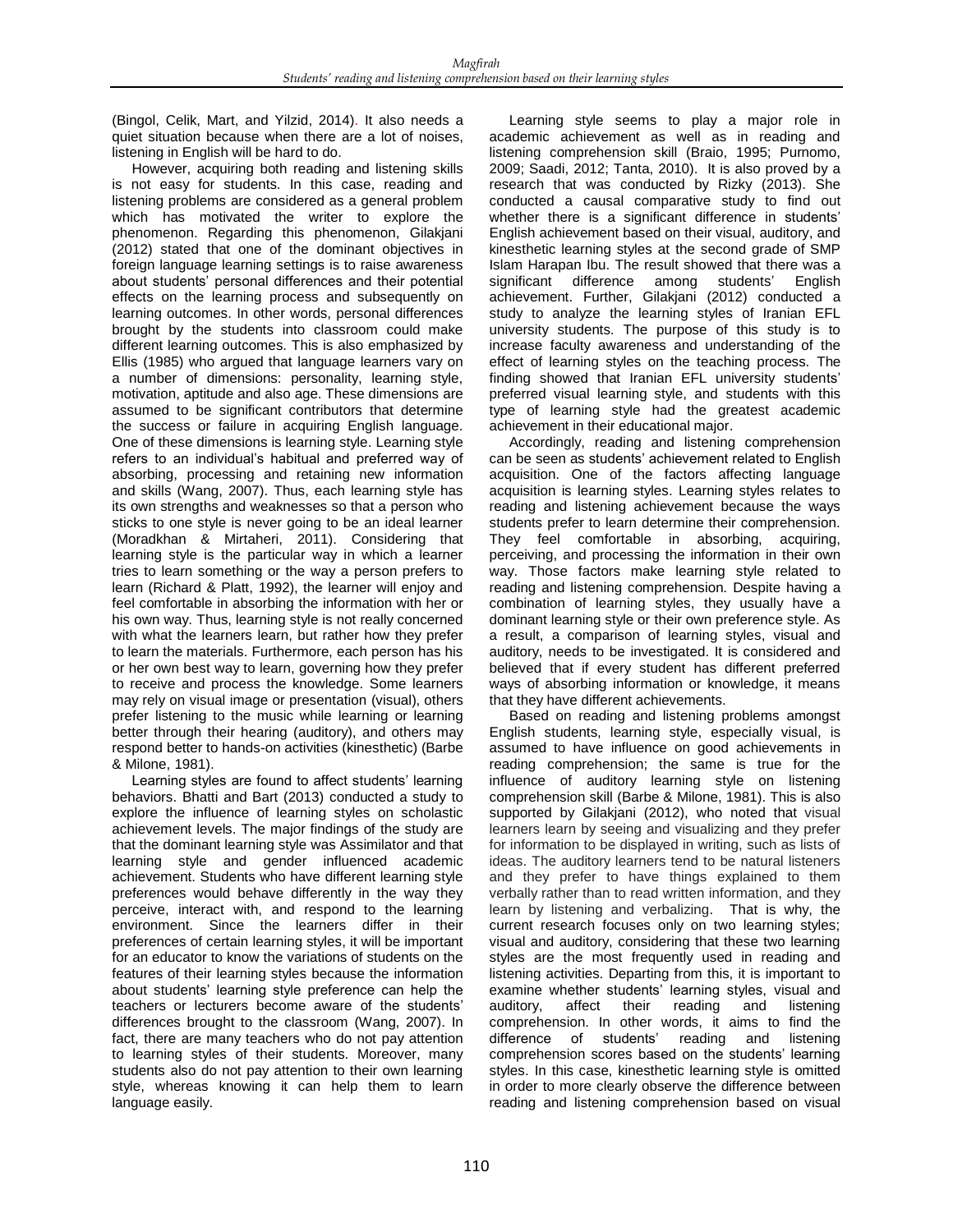and auditory learning styles without interference from another learning style. Nevertheless, to determine the students' learning style, this research used learning style questionnaires based on the three characteristics of learning styles: visual, auditory, and kinesthetic learning styles.

 The following are the formulated questions of this research: (1) Is there any difference in students' reading comprehension based on their learning styles: visual and auditory? (2) Is there any difference in students' listening comprehension based on their styles: visual and auditory?

## **METHODS**

This study is a quantitative method, using a causal comparative research with a posttest-only design. The basic causal-comparative is retrospective causalcomparative research, starting with effects and investigating causes. Causal*-*comparative is sometimes called *ex-post facto*, which comes from Latin for "after the fact" because both the effect and the alleged cause have already occurred and must be studied in retrospect (Ary, Jacobs, & Razavieh, 2010). Then, Mueller (1992) also stated that causal comparative study is comparing between levels of the predictor and the criterion variable. In causal-comparative research, the predictor cannot be manipulated (Mueller, 1992).

 The research used posttest-only design, involving two groups of learning styles: visual and auditory. The two groups were given reading and listening comprehension test. Further, independent sample *t*-test test was used to measure the significant differences in reading and listening comprehension between visual learning style and auditory learning style. The *t*-test is used to determine whether a pre-determined level of risk of being wrong if the null hypothesis is rejected.

Furthermore, the variables in this research were learning styles, reading comprehension, and listening comprehension. The criterion variable was the students' reading comprehension and listening comprehension performance measured through the participants' scores in reading and listening comprehension test. Meanwhile, the predictor variable was the students' learning styles. This study is only focused on visual and auditory learning styles.

 The population of this research was the eighth grade of students at SMPN 4 Pallangga Gowa. English is studied as one of the school subjects, and the school instructions are delivered in Bahasa Indonesia as their mother tongue. The sample was taken by using accessible sampling, which means only the eighth grade was allowed to be tested by the principal, so the writer took the eighth-grade students from class VIII.1, VIII.2, VIII.3, VIII.4, and VIII.5 which consisted of 150 students. Each class consisted of 25-30 students. In this case, the writer took the students from class VIII.1 which had been given a try-out of listening and reading comprehension test. The purpose of implementing the try-out was to check the level of difficulty, discriminating power, and reliability of test items. Then, the writer took class VIII.2, VIII.3, VIII.4, and VIII.5 as the sample of this research, which consisted of 123 students. These classes were

mixed students, meaning that in every class there were students who were good at English and there were those who were poor at it. However, there were 24 students who were absent during the test, so the total sample was only 99 students.

 Next, there were three instruments of the research used in collecting the data, they were: learning style questionnaire, reading comprehension test, and listening comprehension test. The questionnaire was adopted from Reid in Gilakjani (2012); it consisted of 15 items, and there were 5 items for each kind of learning styles. The students gave their responses on the basis of a five-point Likert scale. The students' answers were scored based on Likert scale as follows: strongly agree (5), agree (4), uncertain (3), disagree (2), and strongly disagree (1). Next, the reading comprehension test consisted of reading texts taken from many sources where some of the questions were developed and adjusted to the eighth-grade level. The test was in multiple choice questions, which consisted of 30 items with four options: A, B, C, and D. Similarly, listening comprehension test consisted of 30 items of multiple choice questions, followed by four options, A, B, C and D. The listening test consisted of some short conversations taken from www.esl-lab.com. Both reading and listening comprehension tests were developed based on the Barret taxonomy of comprehension.

 For the data analysis, the writer classified the categorization of learning style from the questionnaire. Then, the writer only chose the students who had major visual and auditory learning styles. Next, the writer analyzed the scores of reading and listening comprehension tests, especially for students who had visual and auditory learning styles, in this case, kinesthetic, minor or negligible learning styles were eliminated. Then, the writer created a list of students who had visual and auditory learning styles followed by their scores in reading and listening comprehension tests. To find the difference of students' reading and listening comprehension between visual and auditory learning styles, independent sample *t*-test test (two sample posttest-only design) was conducted by using the following formula;

$$
t = \frac{\overline{X}_1 - \overline{X}_2}{\sqrt{\frac{s_p^2}{n_1} + \frac{s_p^2}{n_2}}}, \qquad s_p^2 = \frac{(n_1 - 1)s_1^2 + (n_2 - 1)s_2^2}{n_1 + n_2 - 2}
$$

(Trijono, 2015)

The formula can be explained as follows:  $\overline{X}_{{}_{1}}$  refers to mean of group 1(Visual LS);  $\overline{X}_{2}$  refers to mean of group 2 (Audio LS); Sp stands for pooled variance;  $n_1$  stands for number of cases in group 1;  $n_2$  refers to number of cases in group 2; and s means standard deviation.

 To ensure the significant difference in the sample data, the level of significance was set within the range of .01 or .05. If the value exceeds .01 to .05, it means no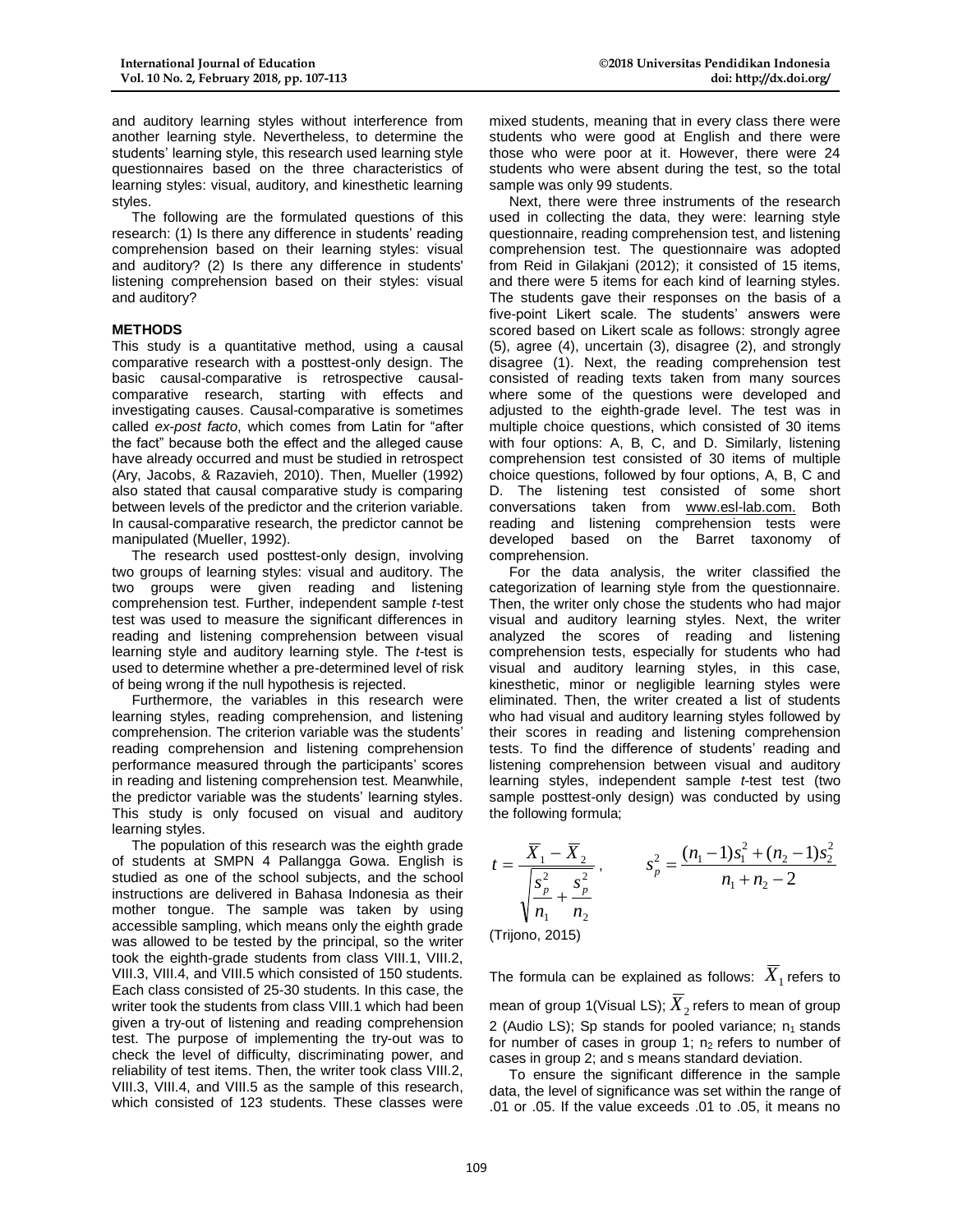significant differences (Mueller, 1992). In other words, Ho (Null hypothesis) is rejected and Ha (Alternative hypothesis) is accepted if the *p*-value found is less than 0.05.

## **RESULTS AND DISCUSSION**

In order to answer the questions of the research, the writer analyzed the data of the eighth-grade students of SMPN 4 Pallangga Gowa in academic year 2016/2017. The data were taken from the students who had visual and auditory learning styles. Among 99 students who had been given questionnaire, the result revealed that there were 25 visual learners and 26 auditory learners. It means that there were 48 students eliminated, including kinesthetic (25) and minor kinesthetic (5), minor visual (10), minor auditory (7) and negligible learning style (1). Then, to find the significant difference in students' reading and listening comprehension based on their learning styles, visual and auditory, those students who had visual and auditory learning styles were analyzed based on their scores in reading and listening comprehension test using statistical computation of independent sample *t*-test. The writer used SPSS software to compute the data.

 Before the computation of independent sample *t*-test, it requires a test to know whether criterion variables (reading and listening test comprehension) were normally distributed within each group. To analyze the normality test, the writer used Shapiro-Wilk test with  $a =$ 0.05. Shapiro-Wilk test was used because the sample of the study was  $> 50$  and had two group samples. The result reveals that the data were categorized as normally distributed because the value of significant was higher than 0.05. The significant value of both groups was 0.95 and 0.138, Sig. =  $0.095$  and  $0.138 > 0.05$ ; hence, it can be concluded that all the data were normally distributed.

 Besides, homogeneity test was also carried out. The test was conducted to recognize that the variances of data were homogenous or not. Homogenous means the data have the same characteristics. To analyze the homogeneity, this study used Levene's statistic technique. The result of homogeneity reveals that the data were homogenous. The data are homogenous if the significance value is greater than the alpha value (0.05). Therefore, it can be stated that the data were homogenous since the sig. value obtained was 0.134 for visual LS and sig. 0.227 for auditory LS, which clearly shows that was higher than 0.05.

 After knowing that the data were normally distributed and homogenous, another step of this study was continuing to conduct the hypothesis. Hypothesis testing is important to be conducted for the study to prove whether the previous assumption is right or not. It was conducted to know the significant differences between reading and listening comprehension scores based on two groups of learning styles: visual and auditory.

 Further, to find the significant difference between reading and listening comprehension based on two learning styles, visual and auditory, independent sample *t*-test was conducted. Levene's test for equality of variances was used to know whether the null hypothesis (Ho) is rejected or alternative hypothesis (Ha) is accepted. In other words, to know whether there is a significant difference or not in the variances between the groups (visual and auditory learning styles).

 Table 1 shows data computation of reading comprehension score based on visual and auditory leaners. The table shows that the reading score were higher for visual learning style (M= 58.8, SD= 18.1) than for auditory learning style (M= 56.3, SD= 14.7). However, based on the output on table  $2 t(49) = 0.538$ ,  $p = 0.593$ , thus  $p > .005$ , meaning there was no significant difference between visual and auditory LSs in reading comprehension. The sig. value of reading comprehension score for both learning style groups (visual and auditory) were 0.592 and 0.594, respectively. Then, in accordance with the basis of decision making in independent sample *t*-test, it can be concluded that Ha was rejected and H0 was accepted. It means that there was no difference between the average reading comprehension score of students who have visual learning style and auditory learning style.

Table 1. Group statistics of visual and auditory learning styles in reading comprehension score

|       | ----------------<br>Group | N  | Mean    | Std.<br>Deviation | Std.<br>Error Mean |
|-------|---------------------------|----|---------|-------------------|--------------------|
| Score | Visual<br>LS Group        | 25 | 58.8000 | 18.17507          | 3.63501            |
|       | Auditory<br>LS Group      | 26 | 56.3077 | 14.70991          | 2.88485            |

| Table 2. Independent samples t-test reading comprehension score of visual and auditory learning style |
|-------------------------------------------------------------------------------------------------------|
|-------------------------------------------------------------------------------------------------------|

|       |                                | Levene's Test for<br>Equality of<br>Variances |      |         | t-test for Equality of Means |                     |                           |                                 |                                                        |         |
|-------|--------------------------------|-----------------------------------------------|------|---------|------------------------------|---------------------|---------------------------|---------------------------------|--------------------------------------------------------|---------|
|       |                                | F                                             | Sig. |         | df                           | Sig. (2-<br>tailed) | Mean<br><b>Difference</b> | Std. Error<br><b>Difference</b> | 95% Confidence<br>Interval of the<br><b>Difference</b> |         |
|       |                                |                                               |      |         |                              |                     |                           |                                 | Lower                                                  | Upper   |
| score | Equal variances<br>assumed     | 3.648                                         | .062 | $-.058$ | 49                           | .954                | $-23692$                  | 4.08380                         | $-8.44362$                                             | 7.96978 |
|       | Equal variances<br>not assumed |                                               |      | $-.058$ | 45.015                       | .954                | $-23692$                  | 4.05649                         | $-8.40704$                                             | 7.93319 |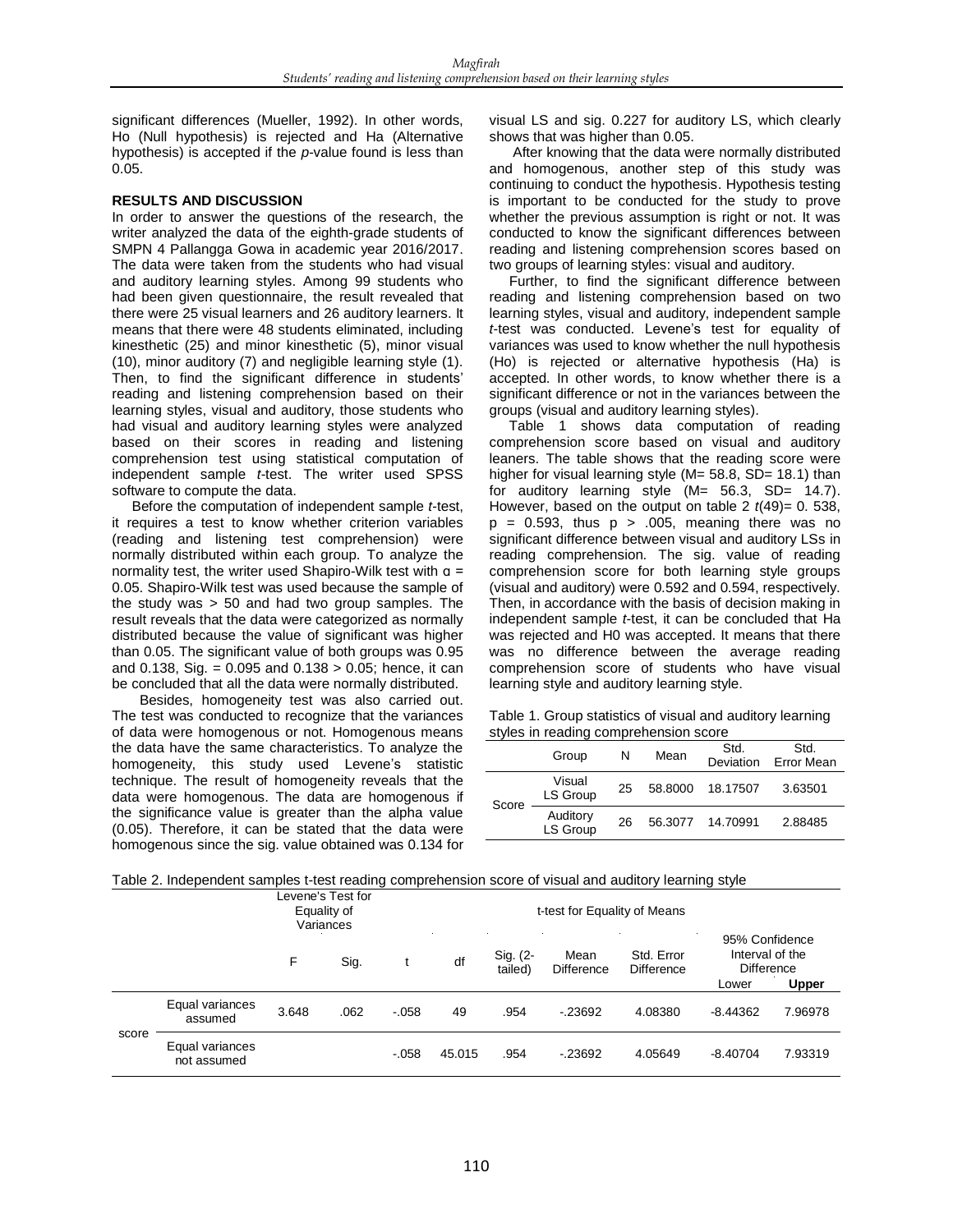Next, table 3 shows data computation of listening comprehension scores based on visual and auditory leaners. It reveals that the listening score was higher for auditory learning style (M= 58.0, SD= 16.11) than for visual learning style (M=57.8, SD= 11.8). However, after computing independent sample *t*-test based on the output on table 4, it was found that  $t(49) = -0.538$ ,  $p =$ 0.954, thus  $p > 0.005$ . Considering that the sig. values of two learning style groups (visual and auditory) in

listening comprehension performance were the same, 0.954, both sig. values were greater than *p*-value (0.954> 0.05). Hence, it can be concluded that H0 was accepted and Ha was rejected. Clearly, from the result, it can be said that there was no significant difference in students' listening comprehension based on their learning styles, visual and auditory, as well as in reading comprehension.

Table 3. Group statistics of visual and auditory learning style in listening comprehension score

|       | Group                | Ν  | Mean    | Std.<br>Deviation | Std.<br>Error Mean |
|-------|----------------------|----|---------|-------------------|--------------------|
| score | Visual<br>LS Group   | 25 | 57.8400 | 11.84511          | 2.36902            |
|       | Auditory<br>LS Group | 26 | 58.0769 | 16.79029          | 3.29285            |

Table 4. Independent samples test listening comprehension score of visual and auditory learning style

|       |                                |      | Levene's Test for<br>Equality of<br>Variances | t-test for Equality of Means |                     |                           |                                 |                                                        |            |          |
|-------|--------------------------------|------|-----------------------------------------------|------------------------------|---------------------|---------------------------|---------------------------------|--------------------------------------------------------|------------|----------|
|       |                                |      | F<br>Sig.                                     | df                           | Sig. (2-<br>tailed) | Mean<br><b>Difference</b> | Std. Error<br><b>Difference</b> | 95% Confidence<br>Interval of the<br><b>Difference</b> |            |          |
|       |                                |      |                                               |                              |                     |                           |                                 |                                                        | Lower      | Upper    |
| score | Equal variances<br>assumed     | .583 | .449                                          | .539                         | 49                  | .592                      | 2.49231                         | 4.62134                                                | $-6.79463$ | 11.77924 |
|       | Equal variances<br>not assumed |      |                                               | .537                         | 46.170              | .594                      | 2.49231                         | 4.64066                                                | $-6.84792$ | 11.83254 |

From table 3 and table 4, it is clearly shown that there was no significant difference between students' reading and listening comprehension based on their learning styles; visual and auditory. The finding contradicts and refuses the theory and previous research that learning style is influential for achievement (Bhatti and Bart, 2013). Likewise, Rizky's (2013) finding on her research showed that there was significant difference of in students' English achievement based on their visual, auditory, and kinesthetic learning styles. In contrast, the result or finding of this study reveals differently from the previous researcher. The result reported that there was insignificant difference between students' reading and listening comprehension scores based on their learning styles, visual and auditory. It means that contradiction occurred since reading and listening comprehension scores were not affected dominantly by the learning styles (Ellis, 1985). As stated by Ellis (1985) that there are some other factors affecting achievement such as motivation, aptitude, cognitive ability, interest, weather, and others. Thus, it might happen to the reading and listening achievement as well.

 Moreover, the insignificant difference between students' reading and listening comprehension scores based on two learning styles, visual and auditory, of the study is confirmed by Mahiroglu & Bayir as cited in Erginer (2014), in which their research findings have also showed that students' learning styles did not influence their achievements, including on reading comprehension skill achievement. Their research is a correlational study and reported that there was no significant correlation between learning styles and reading comprehension. Similarly, Naning and Hayati (2011) found that there was no correlation between the learning styles of the English Education Study Program Students and their listening achievement.

 Hence, it is implied that whatever learning styles students have, they have the same opportunity to gain good achievement in reading comprehension. In addition, there are a lot of possible factors affecting reading and listening comprehension. It means that the teacher or lecturer must find out appropriate teaching strategies to facilitate students to comprehend their reading and listening.

#### . **CONCLUSIONS**

Reading and listening are difficult among students, especially for English subject. Some of the students claimed that comprehending reading text is difficult as well as comprehending a spoken text. Then, it is assumed that learning style is the factor affecting reading comprehension because the students who have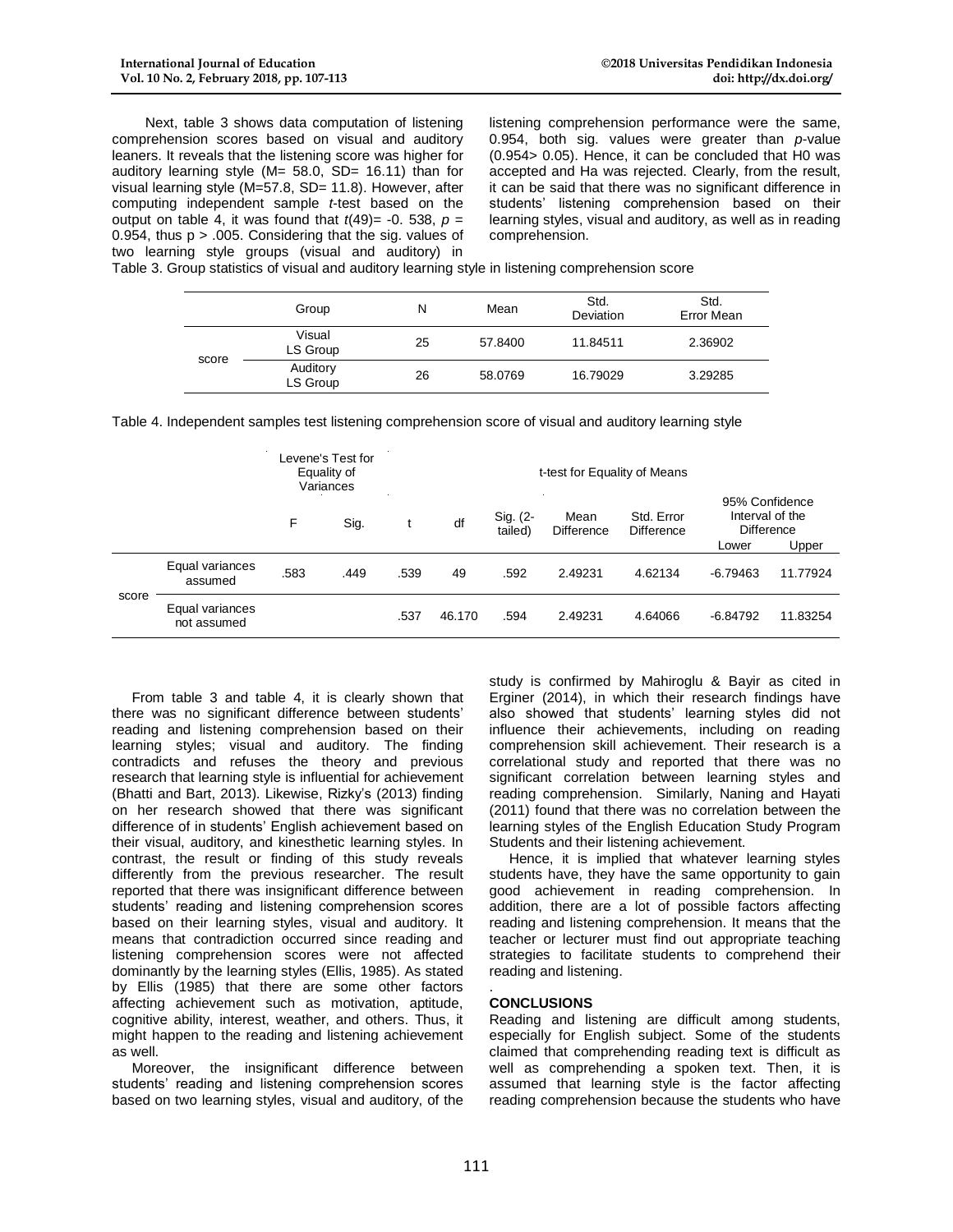visual learning style tend to understand better when they read the book rather than other kinds of learners. Likewise, auditory learning style is assumed to affect listening comprehension since the auditory learners tend to understand better when they listen to new information rather than read a book. The study investigates the cause and effect between the predictor variables: learning styles and criterion variables; reading and listening comprehension. Causal comparative study is used as research design of the study. Findings of the study showed that H0 was accepted and Ha was rejected. It means that there was no significant difference between students' learning styles toward their reading and listening comprehension. It reveals that the students' reading and listening comprehension's scores based on their visual and auditory learning style were not significantly different. Hence, it can be concluded that learning styles do not give contribution significantly in affecting reading and listening comprehension scores. In this case, the other factors may give more dominant effect; for instance, cognitive competence. It also means that the students who use their learning style effectively will not necessarily have good achievement in reading and listening, and the students who do not use their **REFERENCES**

- Ary, D., Jacobs, L. C., & Razavieh, A. (2010). *Introduction to research in education, Wardswoth Cengage Learning. Canada: Nelson Education ltd Exotic Classic.* (8th Edition ed.). Canada: Nelson Education ltd Exotic Classic.: Wardswoth Cengage Learning.
- Barbe, W. B., & Milone Jr. M. N., (1981). What we know about modality strengths. *Educational Leadership, 38*(5), 378-380.
- Bhatti, R. U, & Bart, W. M. (2013). On the effect of learning style on scholastic achievement. *Current Issues in Education, 16*, 1-7.
- Bingol, M. A., Celik, B., Mart, C.T., & Yilzid, N. (2014). Listening comprehension difficulties encountered by students in second language learning class. *Journal of Education and Instructional Studies in the World, 4*(4), 1-6.
- Braio, A. (1995). *Effects of Incrementally introducing learning style strategies on special eduacation and low- achieving general education intermediate students' structural analysis and attitude test scores* (Doctoral Dissertation)*.* St. John's University, New York City.
- Burnes, D., & Page, G. (1985). *Insight and strategies for teaching reading.* New York: Harcourt Brace Jovanich Group. Pty Limited.
- Ellis, R. (1985). *Second language acquisition.* New York: Oxford University Press.
- Erginer, E. (2014). A study of the correlation between primary school students' reading comprehension performance and the learning styles based on memory modelling. *Education and Science, 39*(173), 66-81.

learning style effectively will not necessarily have bad achievement in reading and listening.

 However, there are several areas that need to be investigated regarding the learners' background and its effect on their reading and listening comprehension, such as individual factors (cognitive competence, motivation, physical factor, and etc.). Regarding that English is a foreign-language in Indonesia, the teachers have to motivate and find a good strategy for the students to practice reading and listening*;* for instance, encouraging the students to read the books and listen to the information in English as frequently as possible, so that the students can increase their knowledge*.* Some of the strategies which can be used are having extensive reading, using dictionary, and listening to the English songs, news, and conversations.

 The present study is not intentionally dedicated to examine all types of learning styles and their influence on students' reading and listening comprehension, since the focus only on two learning styles: visual and auditory. Therefore, further research is needed since it is still unknown if the kinesthetic learning style will affect reading and listening comprehension of the students.

- Gilakjani, A. P. (2012). Visual, auditory, kinaesthetic learning styles and their impact on English language teaching. *Journal of Studies in Education, 2*(1), 104-113.
- Harmer, J. (2001 ). *The practice of English language teaching* (Vol. 3rd Edition). New York: Longman.
- Moradkhan, D., & Mirtaheri, S. (2011). The relationship between Iranian EFL learners' perceptual learning styles and their teachers' teaching styles. *Journal of English Studies, 1(4)*, 41-52.
- Mueller, D. (1992). *An interactive guide to educational research.* USA: Allyn and Bacon.
- Naning, A. Z., & Hayati, R. (2011). The correlation between learning style and listening achievement of English Education Study Program students of Sriwijaya University. *Jurnal Holistic, 3*(5), 1-15.
- Osada, N. (2004). Listening comprehension research: A brief review of the past thirty years. *Dialogue, 3*, 53- 66.
- Pang, E.S., Muaka, A., Bernhardt, E.B., & Kamil, M.L. (2003). *Teaching reading.* Switzerland: International Academy for Education.
- Purnomo, T. (2009). Students' Learning styles and their efforts to improve speaking skills (A case study at SMA in Bandung) (Unpublished Thesis). Universitas Pendidikan Indonesia, Bandung.
- Richard, J.C., & Platt, J. (1992). *Longman dictionary of language teaching and applied linguistics.* Harlow: Longman UK Ltd.
- Rizky, C. S. (2013). Students' English based on their learning style (A Causal comparative study at second grade students SMP ISLAM Harapan Ibu). (Unpublished Thesis). Universitas Islam Negeri, Jakarta.